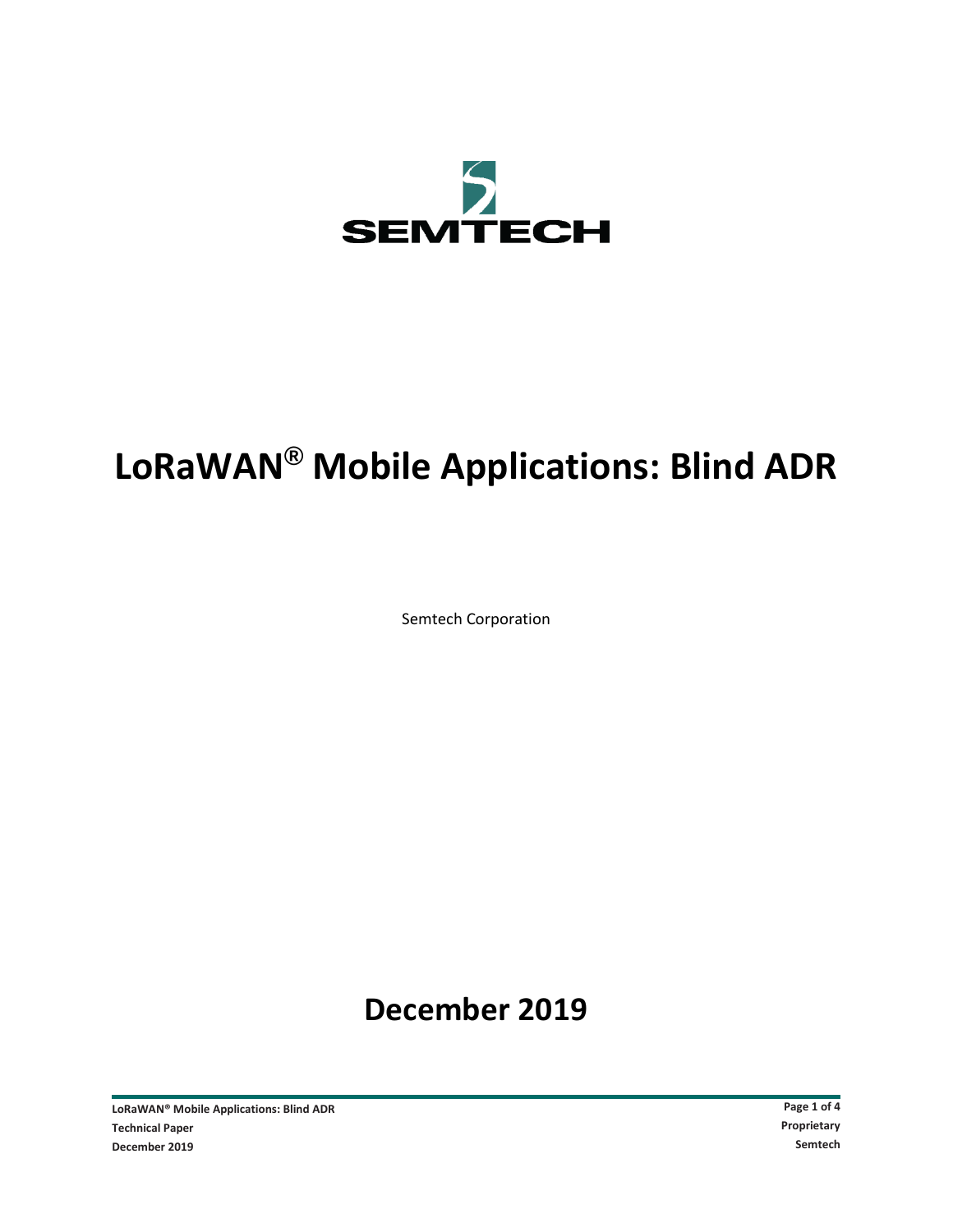# **LoRa® Device Mobility: An Introduction to Blind ADR**

The LoRaWAN® adaptive data rate (ADR) mechanism slowly adapts the data rate between an end device ("end node") and a gateway depending upon the prevailing channel conditions<sup>1</sup>. Once established, the link is periodically maintained and removes much of the need for downlink confirmation messages to the end node. This makes it ideal for high capacity, static applications such as metering. However, for mobile applications where the channel conditions will change rapidly, we cannot use ADR.

In this article, we introduce the notion of blind ADR its purpose, and its advantages.

### **Consumption, Link Budget and Airtime**

To see how to strike a balance between these conflicting requirements, we will consider a GPS-plus-LoRaWAN pet tracking application, where every 10 minutes the tracker wakes and sends its GPS status and coordinates, comprising 17 bytes. Wrapped in a LoRaWAN frame, this equates to a total of 30 bytes of packet payload. We assume that the battery will need to last for one year. If we were going to select a LoRa single data rate, we would have to choose from among the compromises outlined in Table 1.

#### **Table 1**

| COVERAGE QUALITY                     | DEEP INDOOR      | <b>INDOOR</b> | <b>OUTDOOR</b>  |
|--------------------------------------|------------------|---------------|-----------------|
| l DATA RATE                          | SF <sub>12</sub> | <b>SF10</b>   | SF <sub>7</sub> |
| <b>BATTERY CAPACITY*</b><br>1092 mAh |                  | 392 mAh       | $136$ mAh       |

\**Battery capacity includes an estimate of the whole radio consumption.*

Because LoRa is a direct trade-off between link budget and time on air, deeper coverage comes at a cost of higher energy consumption. Achieving a high link budget with deep indoor coverage for our pet tracker will result in a higher power consumption cost, and a larger battery will be required due to the lower data rate. In contrast, the use of a smaller, cheaper battery would be possible if we use a high data rate, but at the cost of reduced coverage, as illustrated in Table 2:

#### **Table 2**

l

| <b>COVERAGE QUALITY</b> | DEEP INDOOR      | <b>INDOOR</b> | <b>OUTDOOR</b>  | ALL                    |
|-------------------------|------------------|---------------|-----------------|------------------------|
| l DATA RATE             | SF <sub>12</sub> | SF10          | SF <sub>7</sub> | <b>SF7, SF10, SF12</b> |
| <b>BATTERY CAPACITY</b> | $1092$ mAh       | 392 mAh       | 136 mAh         | 383 mAh                |

<sup>&</sup>lt;sup>1</sup> For information on the standard ADR mechanism, network-based ADR, see the LoRa Adaptive Data Rate whitepaper.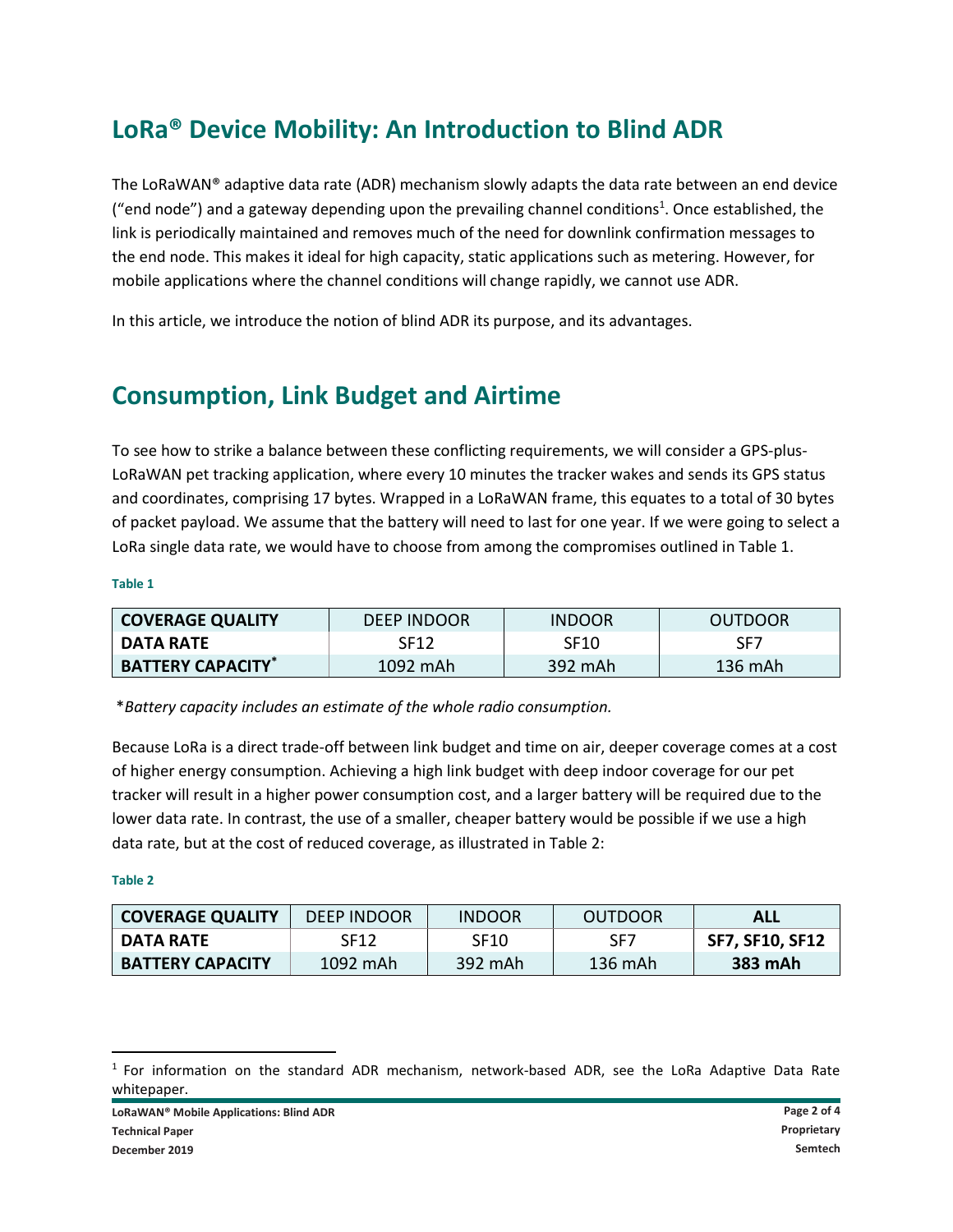# **Blind ADR: How Does It Work?**

The purpose of blind ADR is to reject this fixed range-consumption trade-off of using a single data rate. Instead, we use a spread of data rates to gain both good coverage and long battery life. To see this in action, we will take the case of a GPS pet tracker using blind ADR.

Instead of using a single data rate, we use three data rates and different periodicity depending upon the data rate.



As illustrated in Figure 1, we will transmit at:

- SF12 once every hour,
- SF10 twice an hour, and
- SF7 three times an hour

For our pet tracking application, this gives us frequent outdoor position information when the pet is moving, with fewer updates when the animal is located indoors – and therefore, less mobile.

### **Advantages of Blind ADR**

In this example application, blind ADR allows us to economize on battery life in a way that still meets the application's needs. Here, we retain the low power consumption of the application while maintaining frequent outdoor updates. Moreover, additional application intelligence and sensors or accelerometers are not required for deciding when to transmit.